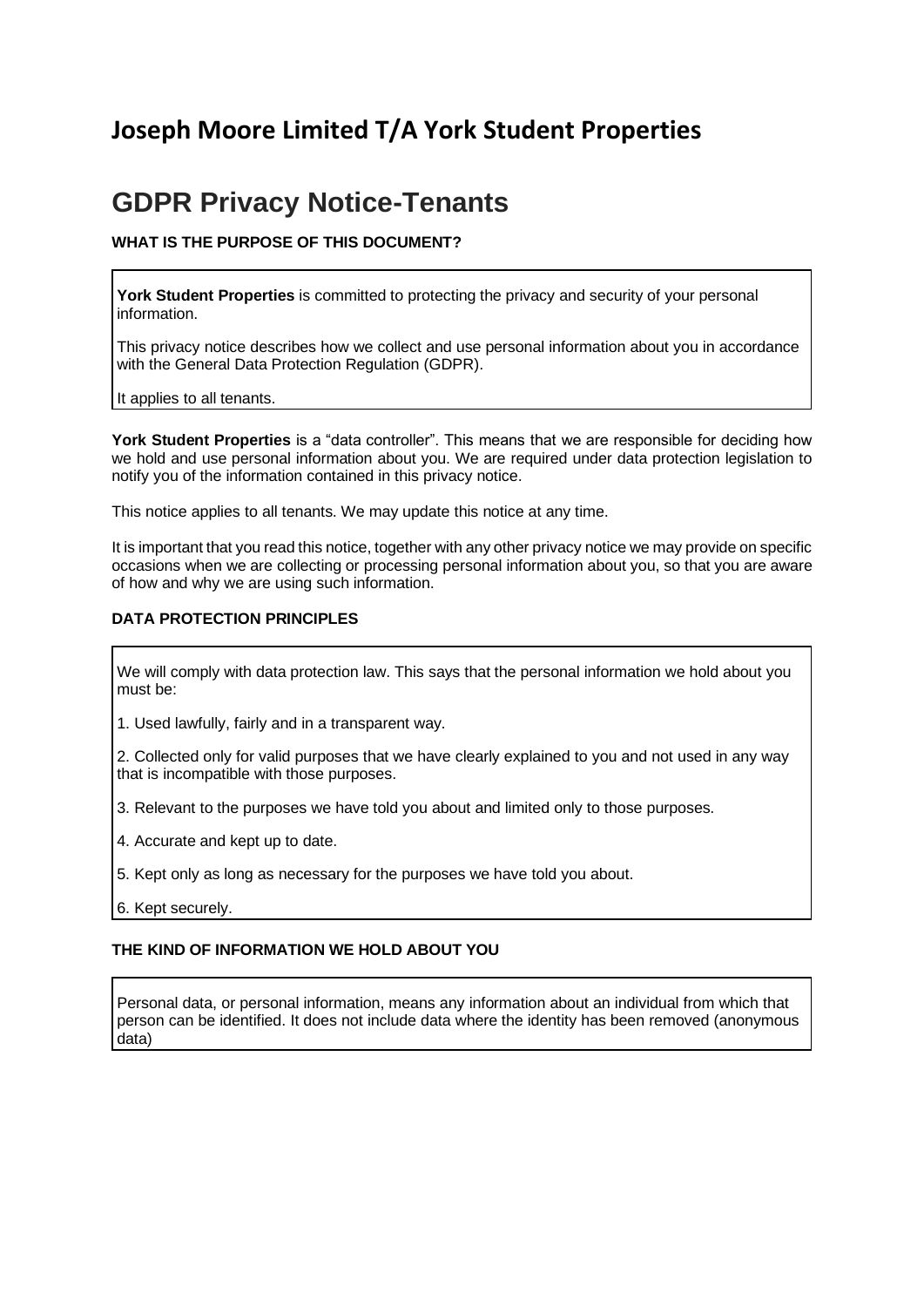We will collect, store, and use the following categories of personal information about you:

- 1. Personal contact details such as name, title, addresses, telephone numbers, and email addresses.
- 1. ID Copy documents
- 2. Bank account details

## **HOW WE WILL USE INFORMATION ABOUT YOU**

We will only use your personal information when the law allows us to. Most commonly, we will use your personal information in the following circumstances:

1. Where we need to perform the contract we have entered into with you.

2. Where we need to comply with a legal obligation.

3. Where it is necessary for our legitimate interests (or those of a third party) and your interests and fundamental rights do not override those interests.

We may also use your personal information in the following situations, which are likely to be rare:

1. Where we need to protect your interests (or someone else's interests).

2. Where it is needed in the public interest or for official purposes.

#### **Situations in which we will use your personal information**

We need all the categories of information in the list above primarily to allow us to perform our contract with you and to enable us to comply with legal obligations. In some cases, we may use your personal information to pursue legitimate interests of our own or those of third parties, provided your interests and fundamental rights do not override those interests. The situations in which we will process your personal information are listed below.

- 1. Administering the contract we have entered into with you.
- 1. Business management and planning, including accounting and auditing.

Some of the above grounds for processing will overlap and there may be several grounds which justify our use of your personal information.

#### **If you fail to provide personal information**

If you fail to provide certain information when requested, we may not be able to perform the contract we have entered into with you, or we may be prevented from complying with our legal obligations.

#### **Change of purpose**

We will only use your personal information for the purposes for which we collected it, unless we reasonably consider that we need to use it for another reason and that reason is compatible with the original purpose. If we need to use your personal information for an unrelated purpose, we will notify you and we will explain the legal basis which allows us to do so.

Please note that we may process your personal information without your knowledge or consent, in compliance with the above rules, where this is required or permitted by law.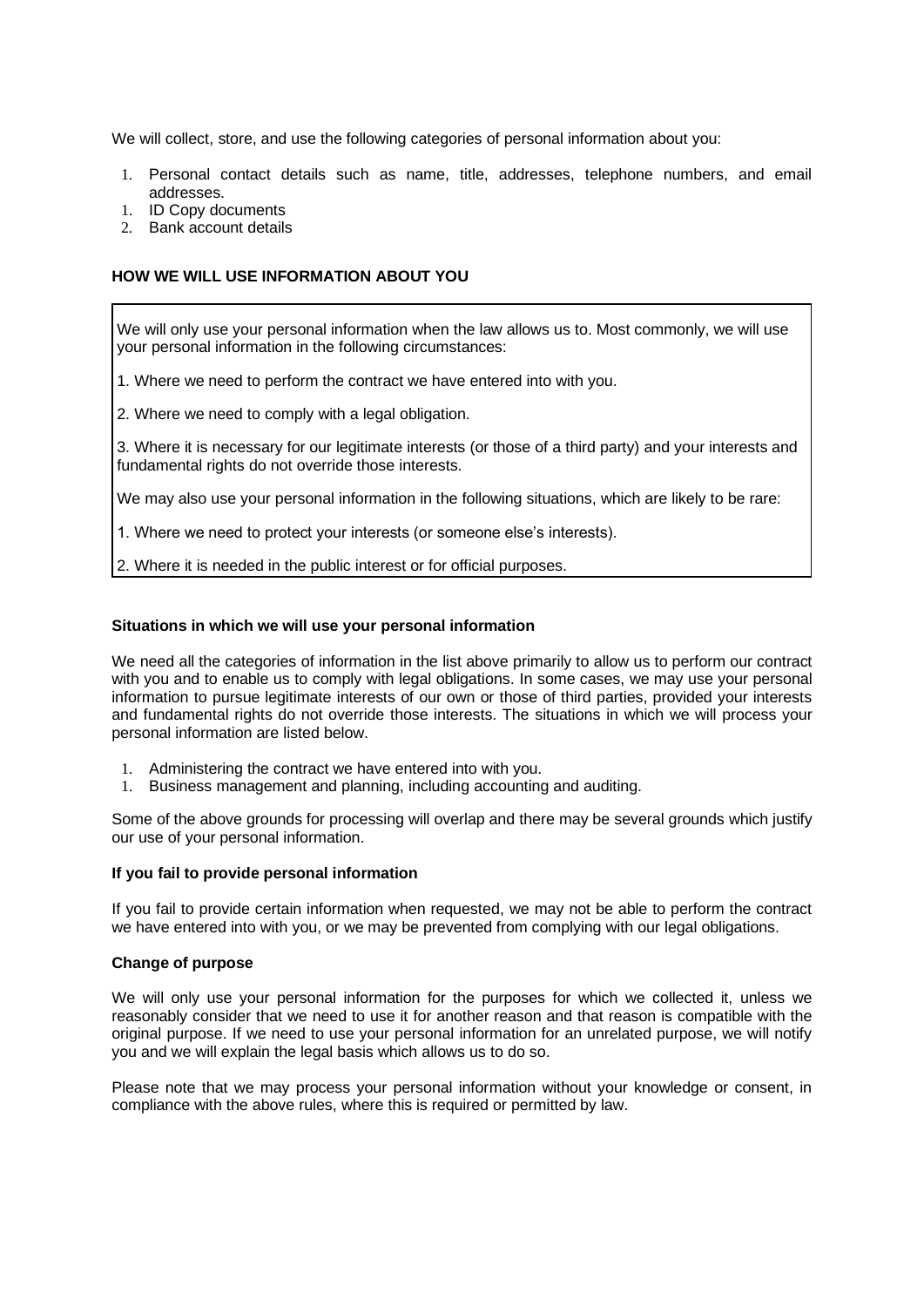## **DATA SHARING**

We may have to share your data with third parties, including third-party service providers and other entities in the group.

We require third parties to respect the security of your data and to treat it in accordance with the law.

#### **Which third-party service providers process my personal information?**

"Third parties" includes third-party service providers (including contractors and designated agents) and other entities within our group.

#### **How secure is my information with third-party service providers and other entities in our group?**

All our third-party service providers and other entities in the group are required to take appropriate security measures to protect your personal information in line with our policies. We do not allow our third-party service providers to use your personal data for their own purposes. We only permit them to process your personal data for specified purposes and in accordance with our instructions.

## **DATA SECURITY**

We have put in place measures to protect the security of your information. Details of these measures are available upon request.

Third parties will only process your personal information on our instructions and where they have agreed to treat the information confidentially and to keep it secure.

We have put in place appropriate security measures to prevent your personal information from being accidentally lost, used or accessed in an unauthorised way, altered or disclosed. In addition, we limit access to your personal information to those employees, agents, contractors and other third parties who have a business need to know. They will only process your personal information on our instructions and they are subject to a duty of confidentiality.

We have put in place procedures to deal with any suspected data security breach and will notify you and any applicable regulator of a suspected breach where we are legally required to do so.

## **DATA RETENTION**

#### **How long will you use my information for?**

We will only retain your personal information for as long as necessary to fulfil the purposes we collected it for, including for the purposes of satisfying any legal, accounting, or reporting requirements. To determine the appropriate retention period for personal data, we consider the amount, nature, and sensitivity of the personal data, the potential risk of harm from unauthorised use or disclosure of your personal data, the purposes for which we process your personal data and whether we can achieve those purposes through other means, and the applicable legal requirements.

In some circumstances we may anonymise your personal information so that it can no longer be associated with you, in which case we may use such information without further notice to you. Once you are no longer a tenant we will retain and securely destroy your personal information in accordance with laws and regulations.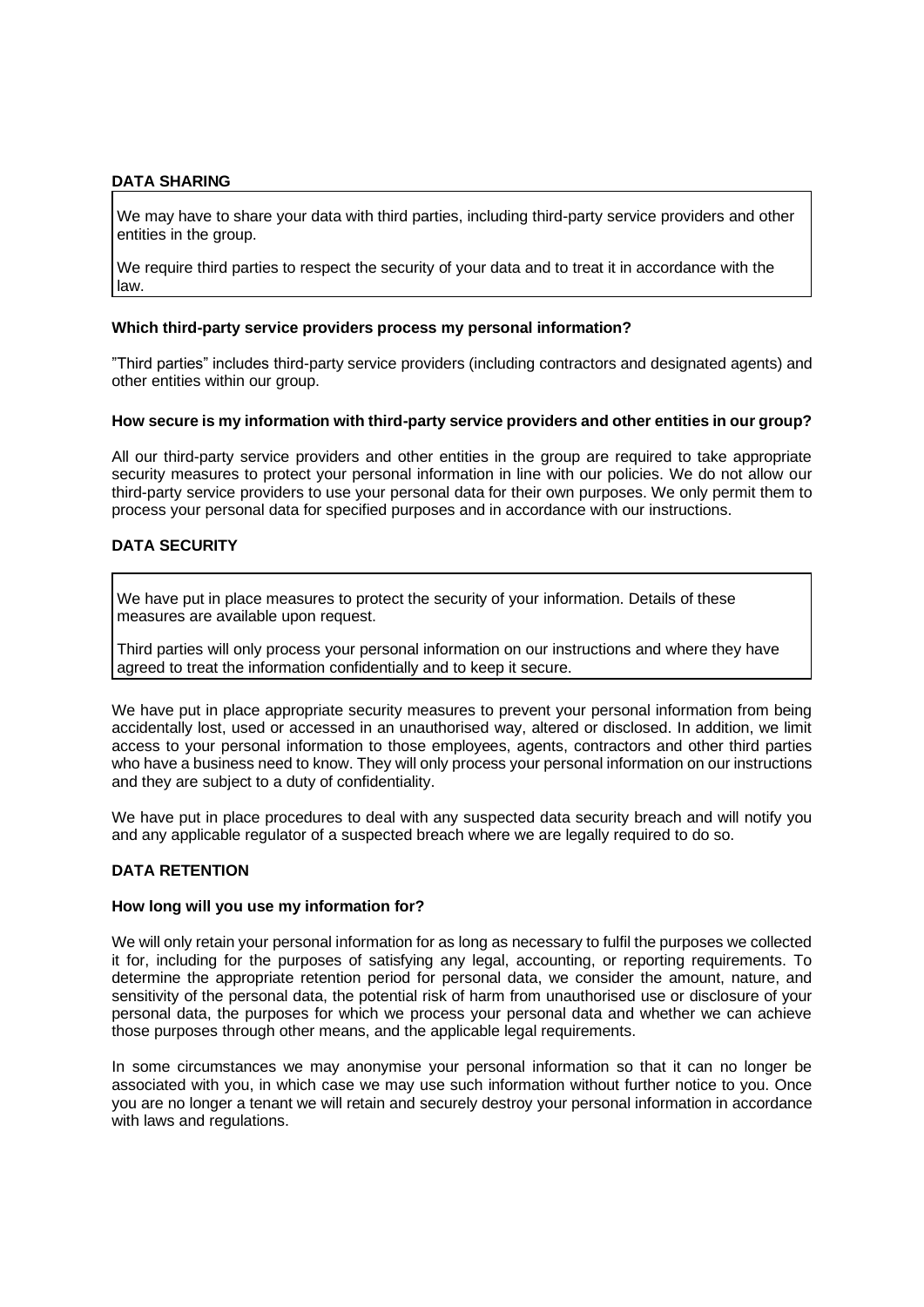## **RIGHTS OF ACCESS, CORRECTION, ERASURE, AND RESTRICTION**

#### **Your duty to inform us of changes**

It is important that the personal information we hold about you is accurate and current. Please keep us informed if your personal information changes.

#### **Your rights in connection with personal information**

Under certain circumstances, by law you have the right to:

- 1. **Request access** to your personal information (commonly known as a "data subject access request"). This enables you to receive a copy of the personal information we hold about you and to check that we are lawfully processing it.
- 1. **Request correction** of the personal information that we hold about you. This enables you to have any incomplete or inaccurate information we hold about you corrected.
- 1. **Request erasure** of your personal information. This enables you to ask us to delete or remove personal information where there is no good reason for us continuing to process it. You also have the right to ask us to delete or remove your personal information where you have exercised your right to object to processing (see below).
- 1. **Object to processing** of your personal information where we are relying on a legitimate interest (or those of a third party) and there is something about your particular situation which makes you want to object to processing on this ground. You also have the right to object where we are processing your personal information for direct marketing purposes.
- 1. **Request the restriction of processing** of your personal information. This enables you to ask us to suspend the processing of personal information about you, for example if you want us to establish its accuracy or the reason for processing it.
- 1. **Request the transfer** of your personal information to another party.

If you want to review, verify, correct or request erasure of your personal information, object to the processing of your personal data, or request that we transfer a copy of your personal information to another party, please contact Corrina Eadie in writing.

#### **No fee usually required**

You will not have to pay a fee to access your personal information (or to exercise any of the other rights). However, we may charge a reasonable fee if your request for access is clearly unfounded or excessive. Alternatively, we may refuse to comply with the request in such circumstances.

#### **What we may need from you**

We may need to request specific information from you to help us confirm your identity and ensure your right to access the information (or to exercise any of your other rights). This is another appropriate security measure to ensure that personal information is not disclosed to any person who has no right to receive it.

## **RIGHT TO WITHDRAW CONSENT**

In the limited circumstances where you may have provided your consent to the collection, processing and transfer of your personal information for a specific purpose, you have the right to withdraw your consent for that specific processing at any time. To withdraw your consent, please contact Corrina Eadie. Once we have received notification that you have withdrawn your consent, we will no longer process your information for the purpose or purposes you originally agreed to, unless we have another legitimate basis for doing so with law.